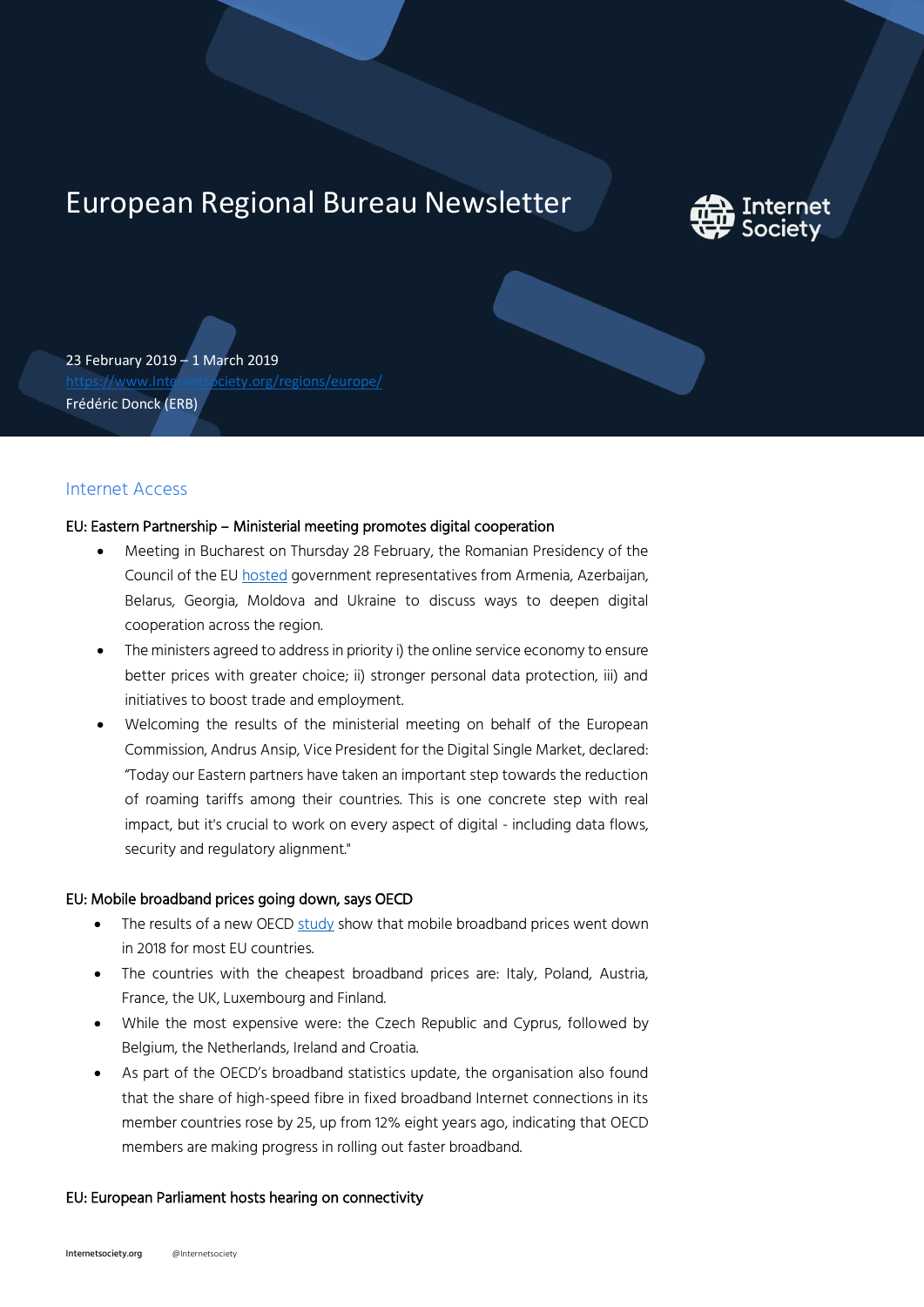- Last week, Members of the European Parliament's Industry, Research and Energy (ITRE) Committee of the European Parliament held a [public hearing](http://www.europarl.europa.eu/meetdocs/2014_2019/plmrep/COMMITTEES/ITRE/DV/2019/02-19/11-final-programme-hearing-connectivity-digital-future-EN.pdf) on 5G connectivity to discuss its wider implication on Europe's digital future.
- Participants discussed the current state-of-play of the 5G rollout, the barriers and potential benefits. The panellists (Antonio Capone from the Technical University of Milan and Daniel Gueorguiev from GMSA) reminded that the EU is in the top five leading regions of the world for 5G connectivity, but hobbled by the divergence in network coverage across Member States, which is keeping the EU far behind the world's leading 5G country: South Korea.
- The second panel focused on satellite navigation and how commercial satellites can help countries progress towards ubiquitous connectivity by integrating large amounts of data on its terrestrial network.

## **Trust**

#### Global: The Internet Society releases its Global Internet Report

- This week, the Internet Society (ISOC) released its 2019 Global Internet [Report,](https://future.internetsociety.org/2019/) taking a deep dive into the effects of market consolidation on the online economy.
- Building on findings from the previous 2017 report, ISOC finds that stakeholders are most concerned about the growing concentration of power in the Internet economy, pointing to market and technical forces driving the consolidation at different layers of the Internet.
- One of the consequences of consolidation highlighted in the report are "deep dependencies" in which default one-stop shops, interoperability and standards development as well as the flattening of the Internet's infrastructure render the development of new applications across the global economy increasingly dependent on a small number of private platforms owned by the largest Internet companies.
- In the [forward](https://future.internetsociety.org/2019/introduction/foreword/) to the report, ISOC CEO Andrew Sullivan, says the trends resulting from consolidation have "the potential to alter how the Internet works, and together they may represent a challenge to the traditional Internet architecture."

#### EU: Commission launches new pilot projects to reinforce cybersecurity capacity

- The European Commissio[n announced](https://ec.europa.eu/digital-single-market/en/news/four-eu-pilot-projects-launched-prepare-european-cybersecurity-competence-network) on 26 February that is will invest €63.5m in four pilot projects to lay the ground work that will help build a European network of centres of cybersecurity expertise.
- The four pilots, CONCORDIA, ECHO, SPART and CyberSec4Europe, will contribute to the creation of a common European Cybersecurity Research & Innovation Roadmap beyond 2020.

#### EU: Platforms must do more on fake news, says Commission

• The European Commission (EC) [criticised](http://europa.eu/rapid/press-release_STATEMENT-19-1379_en.htm) social media platforms this week (Google, Facebook and Twitter) on their efforts to tackle disinformation online.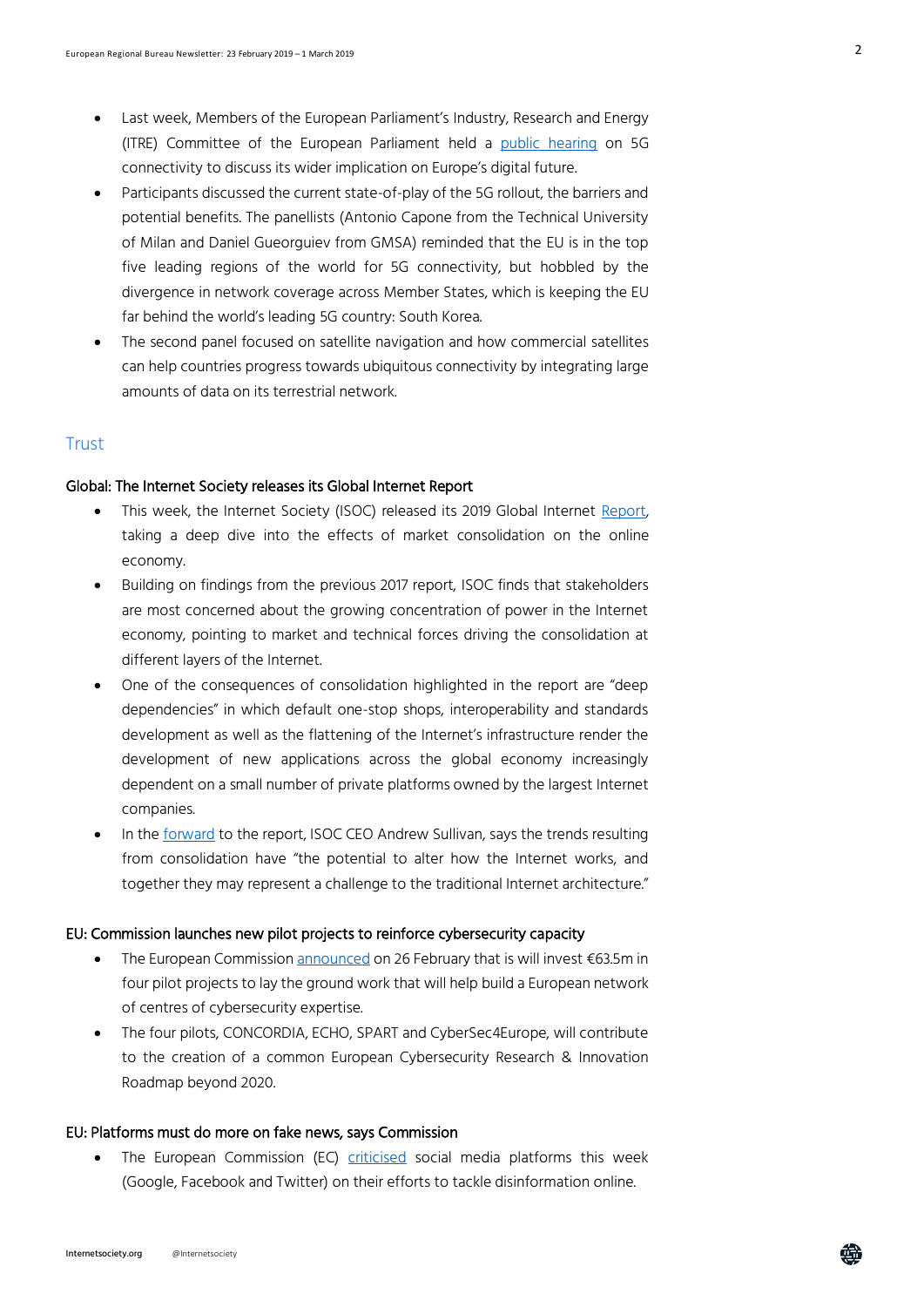- The three companies are signatories to the EU Code of Practice on disinformation and have agreed to provide monthly reports on the metrics they are using to reduce online disinformation.
- Facebook has not reported its efforts on the scrutiny of ad placements or the number of fake accounts linked to malicious activity targeting the EU.
- According to the EC, Google has not shown concretely how it has implemented its policies to ensure election integrity, and Twitter has provided too few metrics on a range of issues, including on the scrutiny of ad placements.
- The companies defended themselves, with both Twitter and Facebook highlighting their company's recent efforts to develop new performance indicators for political advertising. Google's Vice President Kristie Canegallo emphasised that the company is ready to act, that "[Google] has twenty years of experience in these information challenges and would "strive to do better than anyone else".

## EU: Fake News - New measures to build "democratic resilience" are needed

- The European Parliament's Civil Liberties committee (LIBE) has this week released a [report](http://www.europarl.europa.eu/RegData/etudes/STUD/2019/608864/IPOL_STU(2019)608864_EN.pdf) on the impact of fake news on the functioning of the rule of law in the EU.
- The authors, including academics from HEC (Alberto Alemanno) and Hungary's Central European University (Petra Bard) set out recommendations on how the EU can increase its "democratic resilience", calling on the Commission to create a European election observation body similar to the EEAS's election observation service.
- On dissemination methods, the authors argue that bots, automated accounts and artificial intelligence (AI) should be ruled out as means to publish and disseminate political issue ads, and that political micro-targeting should be made fully compliant with the GDPR's [Article 22,](http://www.privacy-regulation.eu/en/article-22-automated-individual-decision-making-including-profiling-GDPR.htm) which gives users the right not to be subject to a decision based solely on automated processing.
- The report also advocates new forms of self-regulation, saying Member States should create harmonised rules to induce political parties to lay down codes of conduct.

#### EU: Copyright Agreement on final stretch towards adoption

- The Legal Affairs (JURI) Committee of the European Parliament this week approved the proposed reform of the Copyright Directive, which was agreed in the trilogue deal between the Commission, Parliament and Council two weeks ago.
- The Council has already signed off on the reform, the next step is now final adoption in the European Parliament's plenary session, in either late March or early April.
- There is however a [campaign](https://pledge2019.eu/en) underway to get the plenary to reject the agreement. The European Digital Rights (EDRi) NGO and others have launched a website where MEPs can pledge to vote against the directive's Article 13.